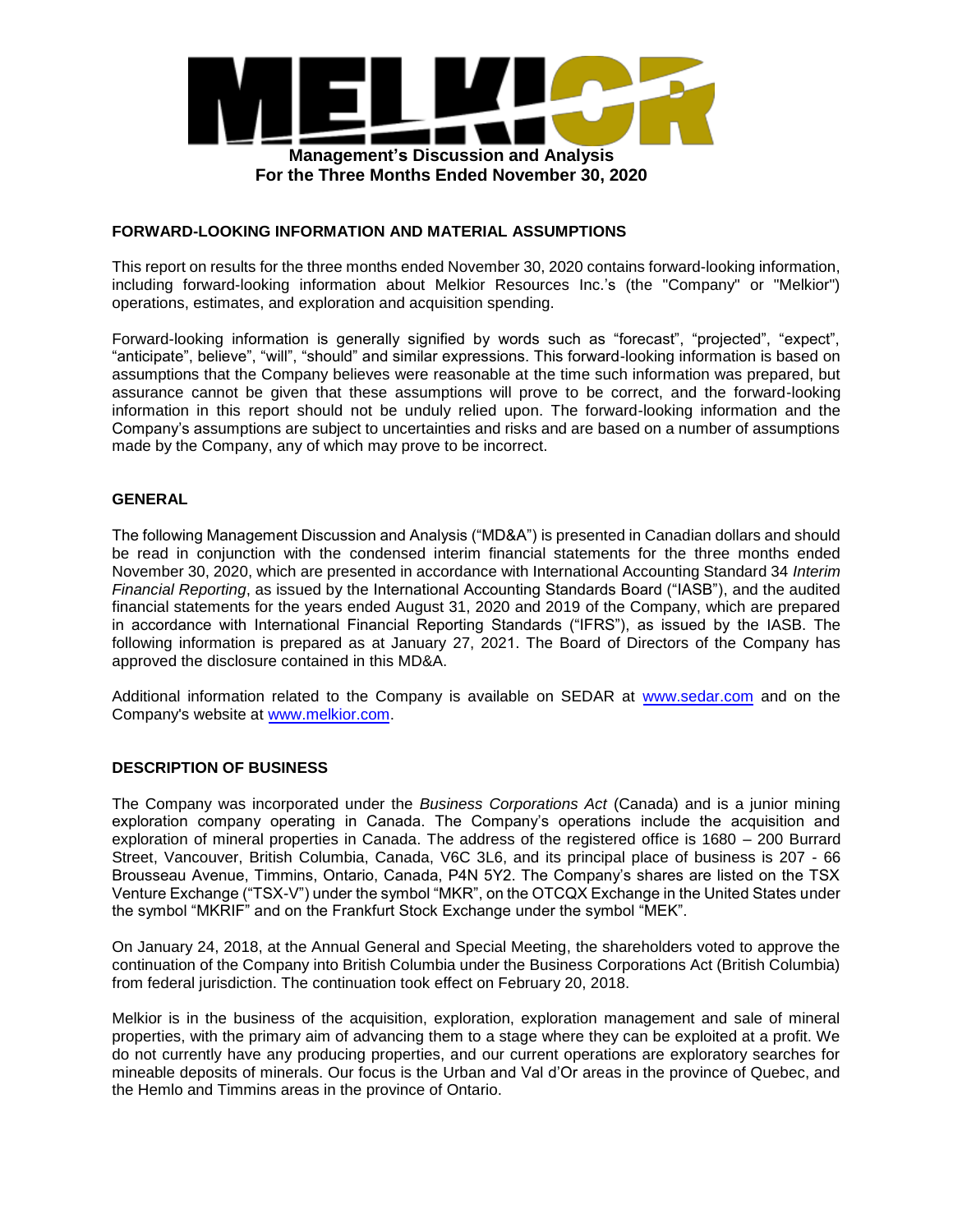#### **EXPLORATION PROJECT – TIMMINS**

#### **Carscallen**

The Carscallen and Big Marsh Projects were merged in 2017 when claim acquisition made the project claim groups contiguous. Further to this merging of Projects the conversion of legacy mining claims into "cells" had the effect of re-establishing claim boundaries. The creation of the new mining cells from Melkior legacy claims had the effect of making the Bristol Project contiguous with the Carscallen Project. The combined group of contiguous claims is referred to as the Carscallen Project. The Carscallen property now is comprised of 283 of combined Single Cell Mining Claims and Boundary Cell Mining Claims. Each Single Cell Mining Claims is approximately 20 ha. Work expenditures can now be transferred within the entire contiguous claim group. At present time the earliest claim due date in the Carscallen project is in 2020.

The Carscallen Project is located 25 kilometres due west of the city of Timmins, Ontario. Access to the property is excellent, via a series of roads and trails that connect to Highway 101.

The Company holds a 100% interest in the property. Some claims are subject to a 1.5% net smelter return royalty ("NSR") while another group of claims is subject to a 2% NSR of which the Company has the right to buy-out half (1%) of the NSR for \$1,000,000.

In October and November 2010, the Company signed three agreements to acquire 100% interests in additional mining claims in consideration of \$10,000 cash and two 2% NSR royalties, of which 1% can be repurchased for \$500,000 each.

In October 2013, the Company signed a memorandum of understanding ("MOU") with the Mattagami First Nation. As part of the MOU, the Company issued 20,000 common shares (valued at \$8,000) on December 23, 2013. The Company will pay 2% of all exploration costs eligible for assessment credit to the Mattagami First Nation.

On April 7, 2016, the Company issued 21,000 common shares (valued at \$8,400) for the acquisition of a 100% interest in an additional mining claim, totaling 64 hectares, from an arm's length party.

During the year ended August 31, 2017, the Company acquired additional claims through cash purchase agreements and staking. One of the claims is subject to a 2% NSR.

During the year ended August 31, 2018, the Company entered into three agreements for the purchase of six additional claims for the Carscallen property. The Company paid \$12,500 and issued 10,000 common shares (valued at \$7,000) as consideration. Two of the claims are subject to a 2% NSR.

Exploration results from the Company's 2016 exploration program on the Carscallen property can be found on the Company's website and on www.sedar.com.

On November 15, 2017, the Company announced it had received final assay results on its 2017 Carscallen drill program. Results are presented below:

| Drill Hole Location |        |              |            |     | <b>Select Assay Results</b> |          |        |           |          |
|---------------------|--------|--------------|------------|-----|-----------------------------|----------|--------|-----------|----------|
| Drill Hole          | East   | <b>North</b> | <b>EOH</b> | Dip | Azimuth                     | From (m) | To(m)  | Width (m) | Au (ppm) |
| CAR-17-1            | 451337 | 5358114      | 161        | 45  | 180                         |          |        |           |          |
|                     |        |              |            |     |                             | 75.53    | 75.93  | 0.40      | 4.78     |
|                     |        |              |            |     |                             | 80.33    | 81.09  | 0.76      | 3.25     |
| CAR-17-2            | 451475 | 5358028      | 113        | 45  | 240                         |          |        |           |          |
|                     |        |              |            |     |                             | 16.00    | 16.40  | 0.40      | 36.10    |
| CAR-17-3            | 451439 | 5358080      | 89         | 45  | 240                         |          |        |           |          |
|                     |        |              |            |     |                             | 16.00    | 17.20  | 1.20      | 0.63     |
| CAR-17-4            | 451436 | 5358124      | 317        | 45  | 240                         |          |        |           |          |
|                     |        |              |            |     |                             | 152.00   | 153.00 | 1.00      | 1.17     |
|                     |        |              |            |     |                             | 153.00   | 153.65 | 0.65      | 0.79     |
|                     |        |              |            |     |                             | 153.65   | 155.26 | 1.61      | 3.25     |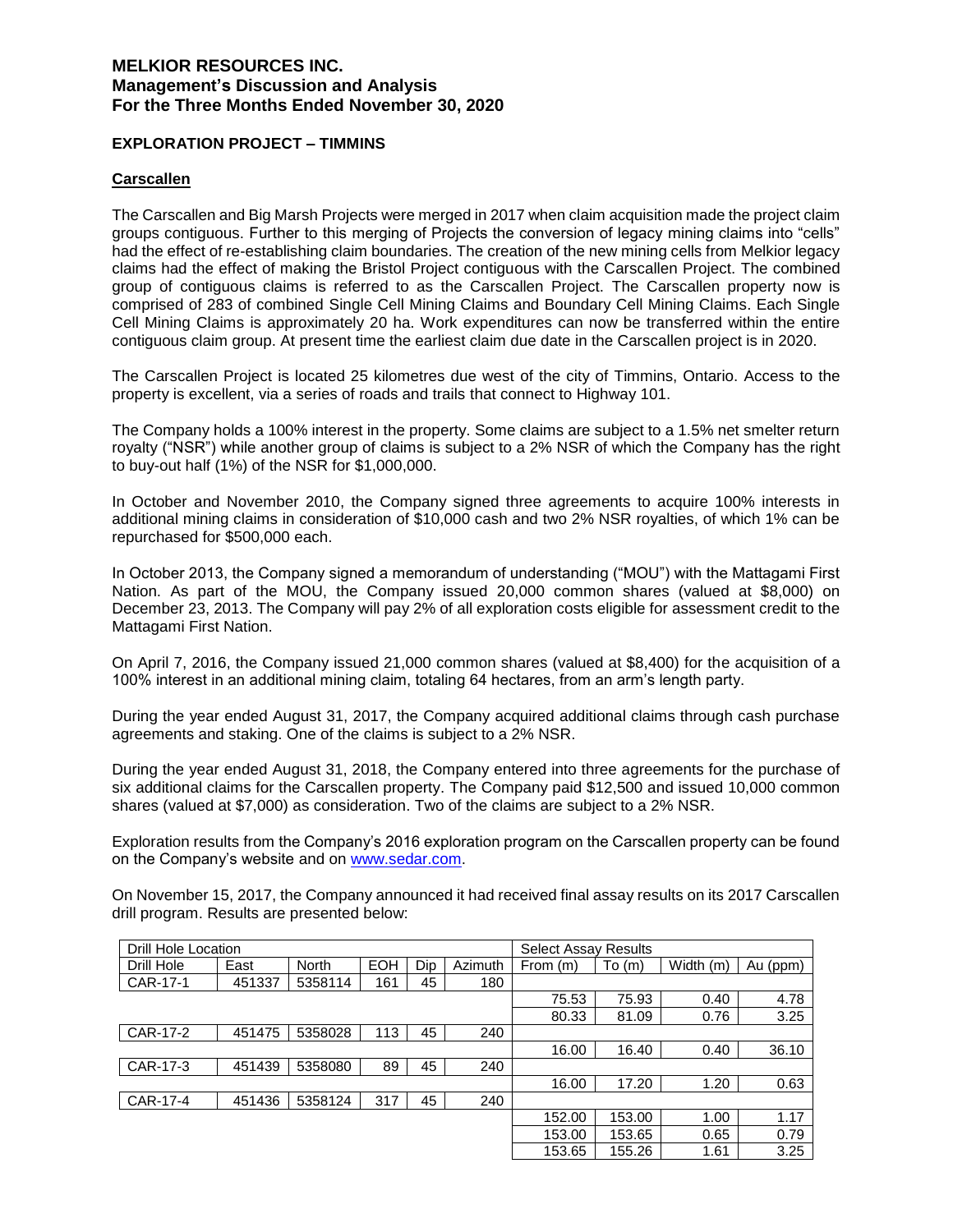|           |        |         |     |    |     | 159.45 | 159.90 | 0.45 | 2.82  |
|-----------|--------|---------|-----|----|-----|--------|--------|------|-------|
| CAR-17-5  | 451436 | 5358124 | 116 | 45 | 60  |        |        |      |       |
|           |        |         |     |    |     | 9.70   | 10.35  | 0.65 | 12.10 |
| CAR-17-6  | 451115 | 5357994 | 233 | 45 | 60  |        |        |      |       |
| CAR-17-7  | 451043 | 5357696 | 259 | 45 | 270 |        |        |      |       |
|           |        |         |     |    |     | 38.90  | 39.65  | 0.75 | 6.84  |
| CAR-17-8  | 450928 | 5357593 | 122 | 45 | 270 |        |        |      |       |
|           |        |         |     |    |     | 57.00  | 57.45  | 0.45 | 6.20  |
| CAR-17-9  | 450994 | 5357430 | 158 | 45 | 270 |        |        |      |       |
|           |        |         |     |    |     | 53.60  | 54.00  | 0.40 | 1.86  |
| CAR-17-10 | 450928 | 5357456 | 65  | 45 | 90  |        |        |      |       |
| CAR-17-11 | 450888 | 5357424 | 98  | 70 | 90  |        |        |      |       |
| CAR-17-12 | 451761 | 5356344 | 47  | 45 | 220 |        |        |      |       |
| CAR-17-13 | 451738 | 5356577 | 557 | 43 | 250 |        |        |      |       |
|           |        |         |     |    |     | 72.40  | 74.00  | 1.60 | 21.80 |
|           |        |         |     |    |     | 87.00  | 88.00  | 1.00 | 1.33  |
|           |        |         |     |    |     | 89.00  | 90.00  | 1.00 | 0.99  |
|           |        |         |     |    |     | 173.55 | 174.40 | 0.85 | 0.79  |
|           |        |         |     |    |     | 226.25 | 227.25 | 1.00 | 0.54  |
|           |        |         |     |    |     | 268.65 | 269.55 | 0.90 | 0.32  |
|           |        |         |     |    |     | 273.85 | 274.45 | 0.60 | 2.58  |
|           |        |         |     |    |     | 291.65 | 292.18 | 0.53 | 8.73  |
| CAR-17-14 | 451736 | 5356624 | 195 | 50 | 250 |        |        |      |       |
|           |        |         |     |    |     | 65.20  | 66.00  | 0.80 | 49.10 |
|           |        |         |     |    |     | 66.00  | 66.80  | 0.80 | 14.20 |
| CAR-17-15 | 451736 | 5356624 | 164 | 70 | 250 |        |        |      |       |
| CAR-17-16 | 451741 | 5356521 | 710 | 51 | 250 |        |        |      |       |
|           |        |         |     |    |     | 77.60  | 77.90  | 0.30 | 17.50 |
|           |        |         |     |    |     | 77.90  | 79.10  | 1.20 | 0.36  |
|           |        |         |     |    |     | 191.45 | 191.85 | 0.40 | 6.63  |
|           |        |         |     |    |     | 243.36 | 244.16 | 0.80 | 0.60  |
|           |        |         |     |    |     | 267.00 | 268.00 | 1.00 | 0.08  |
|           |        |         |     |    |     | 277.70 | 278.00 | 0.30 | 4.18  |
|           |        |         |     |    |     | 283.00 | 283.45 | 0.45 | 0.69  |
|           |        |         |     |    |     | 292.40 | 292.75 | 0.35 | 1.16  |
|           |        |         |     |    |     | 367.41 | 368.00 | 0.59 | 0.47  |
|           |        |         |     |    |     | 368.00 | 368.85 | 0.85 | 0.69  |

A detailed discussion on the drill results is posted on the Melkior website (http://www.melkior.com/wpcontent/uploads/MKR-Interim-Drilling-Results-Carscallen-2017.pdf).

On February 6, 2018, the Company announced completion of a test Mise a la Masse survey over portions of the Behemoth Zone on the Carscallen Project, Timmins, Ontario. Three different input points were evaluated over the test grid area: Whaleback Outcrop (9.5 g/t Au); Jowsey 1946 trench; and the shallowest gold zone encountered in CAR-17-16 (17.50ppm gold over 0.30m @77.75m depth). See the February 6, 2018 news release for the Mise a la Masse maps.

Asymmetries in the electrical potential plots indicate that the current input zones are not isolated but have preferred current/conductive channels. The results of the method test indicate that the Mise a la Masse survey method could be used more extensively over the Behemoth Zone and elsewhere on the Carscallen Project. Mise al la Masse testing could also be used to establish inter-connectivity between conductive zones in adjacent drill holes.

The Mise al la Masse testing of the shallowest gold zone encountered in CAR-17-16 (17.50ppm gold over 0.30m @77.75m depth) appears to indicate that the conductive zone extends to the north. CAR-17-13 and CAR-17-14, both of which encountered the same gold zone as CAR-17-16 are located within the defined elevated zone of voltage potential on the Mise a la Masse map. The continuation of the gold zone encountered in CAR-17-16 to the south is in question as decreasing voltage potential appears more symmetrical in that direction. A structural offset could be responsible for the apparent conductor termination. Historic maps indicate a VLF conductor is co-incident with the gold zone and that this VLF conductor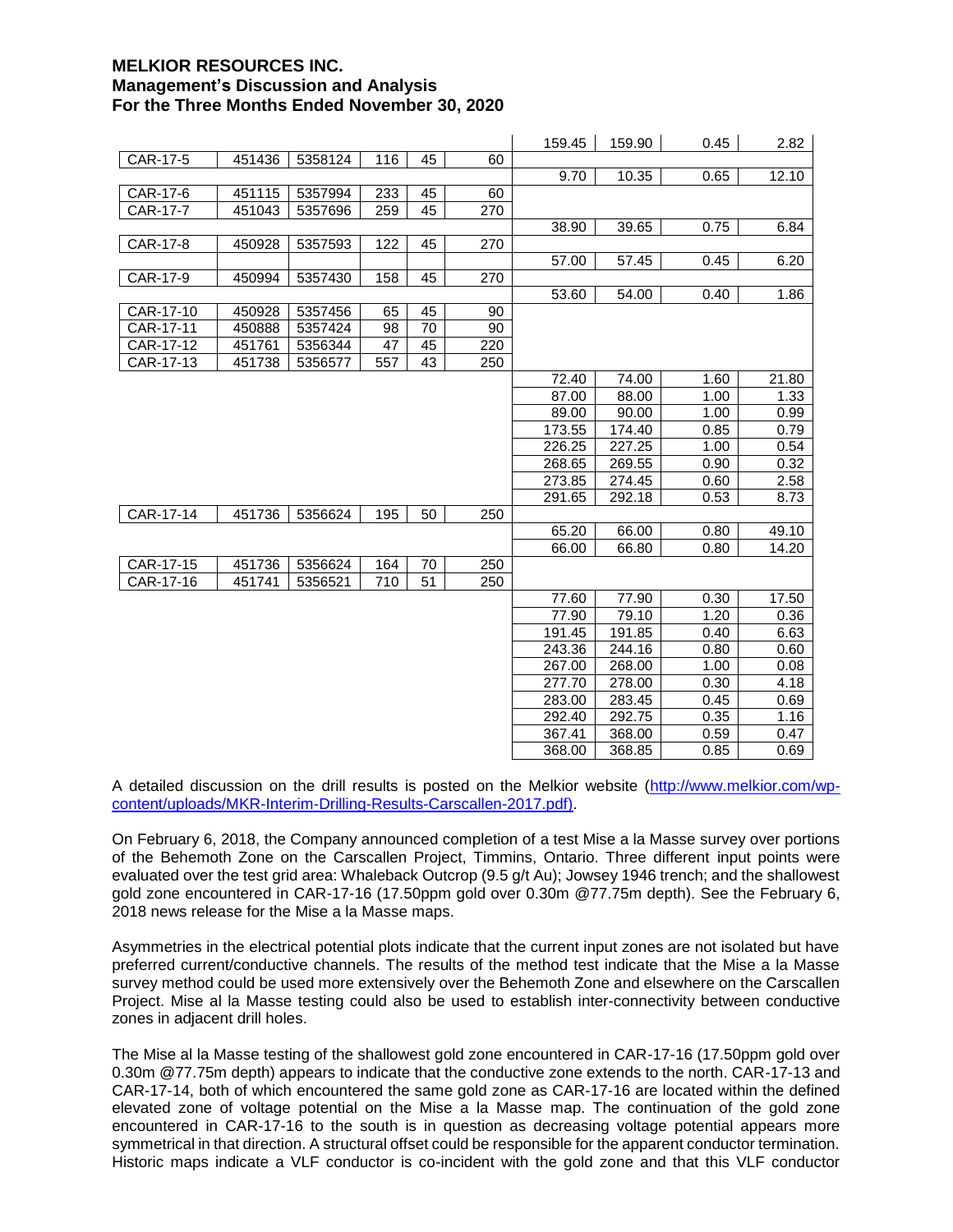continues 370m south to Highway 101. This historic map also indicates that the VLF conductor extends 480m northwards and is co-incident with a topographic discontinuity that has been demonstrated to be associated with a fault that contains a gold bearing quartz vein by the latest drilling and analytical results.

The "Whaleback" gold showing discovered in 2017 is located in a low lying swampy area 200m due west of CAR-17-13. The "Whaleback" gold showing returned assays up to 9.5 g/ton Au from grab samples. Mineralization is hosted in a silicified cataclastic zone in granite that hosts a multi-episodic quartz vein (Az290, -70E) up to 30 cm wide. Drill hole CAR-17-13 undercut this surficial gold bearing structure at a depth of about 200m. The mineralization in the Whaleback Outcrop is at Az290 degree, this orientation is at odds with many other local trend indicators. The 290 trend however is consistent with the trend of AUMO gold zones located about 100m east of CAR-17-16 on Tahoe Canada claims. The Mise a la Masse survey input current directly into the gold bearing zone of the Whaleback Outcrop. The Mise a la Masse data for the Whaleback Outcrop survey indicates potential continuity of the conductive zone to the northeast as well as to the east, potentially linking into the AUMO system of gold zones. The Whaleback Outcrop is located about 200m WNW (Az290) from CAR-17-16.

On March 6, 2018, the Company announced the assays from the 2017 soil sampling program on the Carscallen Project have been received. Melkior undertook a soil sampling program over a one-kilometre square area of the Carscallen Project in 2017. The area sampled included the central project area, where over 90% of drilling has been undertaken (Zamzam, Jowsey, Shenkman, Wire Gold areas). Soil samples were collected from both the A and B-horizons, at 25 m spacing, and submitted for trace analysis (ALS method, AuME-TL43).

Generally, there was a good correlation between the assays of the A and B-horizon samples. Very few areas of anomalous gold were detected in the B-horizon not observed in the A-horizon at the same location. Generally, B-horizon anomalous areas were observed to have a smaller footprint but co-located with Ahorizon anomalies.

Software based statistical evaluation indicates that bismuth is the only element strongly corelated to gold within the soil dataset. This association appears to be validated by a strong correlation of gold and bismuth soil anomalies with both: surficial gold showings; and shallow intersections of gold in drill holes. Surface samples from the Jowsey showing have assayed up to 1,725 ppm Bi (sample MKR-WTK-B84, 843 ppm Au, 1,725 ppm Bi).

An overlay of drill core sample bismuth ICP assays located at shallow sample depth (less than 100m) has a very good correlation with the bismuth in soil anomalies. Additionally, overlaying of all historic assay data from drilling where Au > 1.0 ppm and the sample depth less than 100m has a very good correlation with bismuth in soil at surface.

Historically, high bismuth assays without significant gold values have not been considered worth following up. Going forward, a greater significance in the association of bismuth and gold is going to be incorporated into the Carscallen exploration program.

Drilling in 2008 defined the southern limit of the Zamzam Zone where continuity between closely spaced drill holes was lost in the southerly direction. About 100m south-west of the area of lost continuity (TW-08- ZZ-1) recent soil sampling data indicates there is a prominent and persistent north-south oriented bismuth in soil anomaly. The bismuth in soil anomaly is about 350 meters long and generally located in a shallow trough immediately adjacent and west of a north-south trending persistent bedrock ridge. This ridge is clearly visible on the LIDAR dataset and has also been observed in the field, where historical trenching has been investigated at several locations along its length. It is notable that the soil sample locations that define the bismuth in soil anomaly are in relatively undisturbed terrain, increasing confidence in their significance.

Gold in soil anomalies are present along the northern extension of the primary Target A structure and the area of the NNE mineralized fault discovered by CAR-17-5 (12.10ppm Au, 109ppm Bi over 0.65m @ 9.70m). This soil data reinforces Melkior's commitment to continue with exploring Target A as defined in the 2017 Exploration Plan.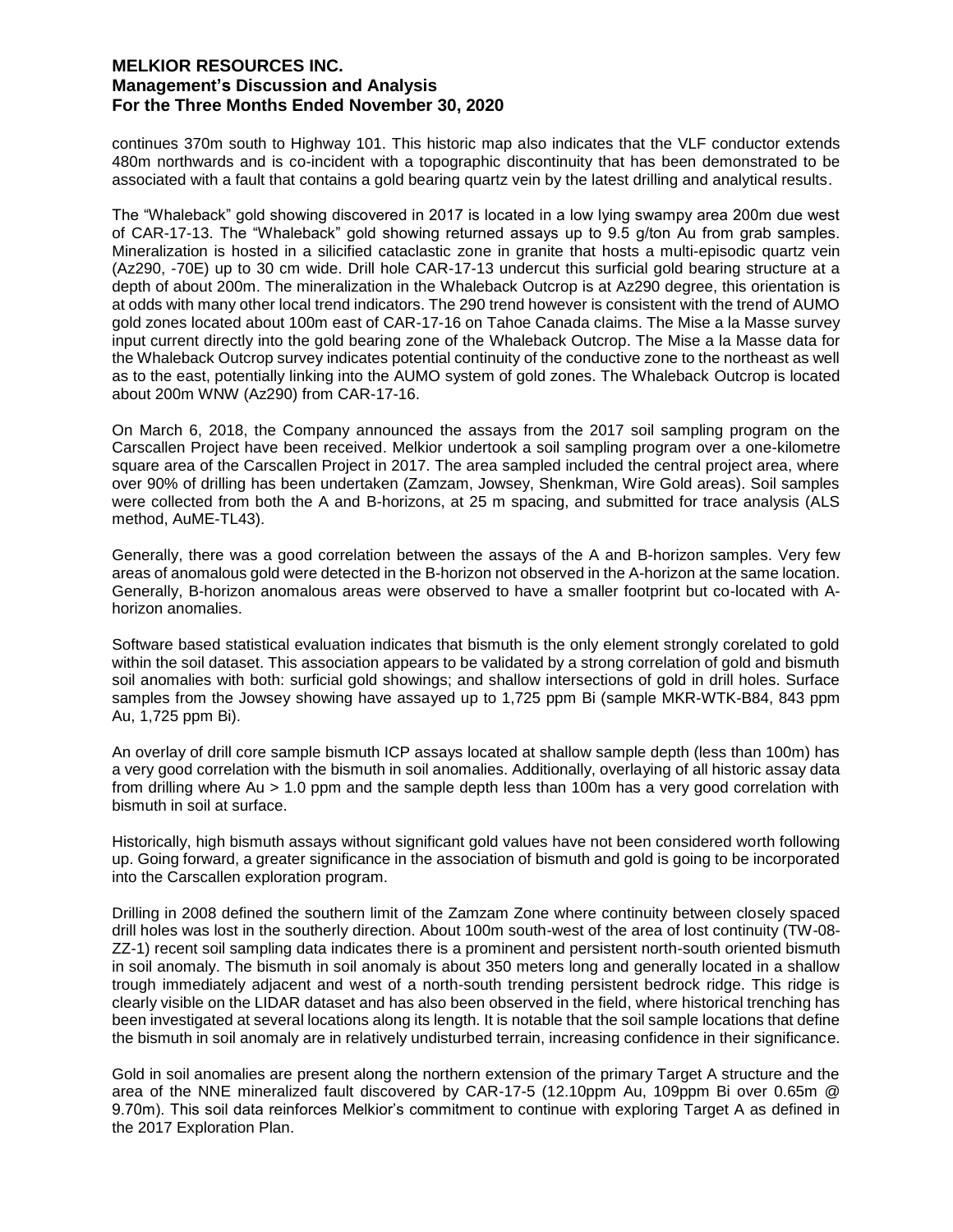The largest bismuth in soil anomaly defined is co-incident with the Big Marsh – Mahoney Lake drainage system. There is a substantial bismuth in soil anomaly that starts at the junction of Big Marsh drainage – Mahoney Creek and extends along the inferred fault system to the northern limit of the area sampled. This northern limit of the bismuth in soil anomaly is 100m south of a historic 120 ppb gold in soil anomaly. Arsenic and copper are both anomalous and co-incident with the bismuth in soil anomaly. Melkior is evaluating the hypothesis that the Big Marsh – Mahoney Lake drainage system is a north-south fault system and linked by a splay fault to the Porcupine Destor Fault Zone. The 2017 soil sampling program covers one kilometre of the interpreted fault zone.

The integration and evaluation of the new soil assay information is ongoing and will be incorporated into future Melkior's Carscallen Exploration Plans.

During the year ended August 31, 2017, the Company paid \$5,000 for a 100% interest in a claim located in Carscallen Township. This claim was part of the Big Marsh property, where the Company has existing claims. The Carscallen and Big Marsh projects were merged in 2017 when this claim acquisition was made to make the project claim groups contiguous. The combined group of contiguous claims is referred to as the Carscallen Project, which also now includes the former Bristol Project.

On September 18, 2019, the Company announced a new gold surface grab sample on the Denton property that assayed 9.59 g/t gold and 6.6 g/t silver.

In October 2019, the Company completed its 2019 drill campaign in Carscallen Township. The first two drill holes were designed to follow up on historical intercepts of 3.33 g/t Au over 4.5 meters in drill hole CAR-45-2010 within the Zam Zam zone and 14.21 g/t Au over 2.9 meters in drill hole WKD-07-6B within the Shenkman zone. It has intersected 23.5 g/t Au over 8.0 meters from 426.0 to 434.0 meters Including 372 g/t Au over a half meter from 433.0 to 433.5 meters on the third deep hole CAR-19-03A.

In November 2019, the Company acquired 15 additional mining claims that straddle the northern boundary of its Carscallen land package. Please refer to the link below for an updated property map: http://www.melkior.com/rch-content/uploads/melkior\_claim\_map\_nov2019-1.pdf

On January 23, 2020, the Company announced the results of the down hole mise-a-la masse survey which was completed on drill holes CAR-19-03A and CAR-80-2012. The results can be found in the January 23, 2020 news release.

On May 6, 2020, the Company entered into an option agreement of 6 cell units (the "Carscallen Claims"). Pursuant to the option agreement, the Company can acquire 100% interest in the Carscallen Claims, subject to a 3% NSR, in consideration for:

- On signing, cash payment of \$10,000 (paid);
- Upon TSX-V acceptance, issuance of 75,000 shares of the Company (issued, valued at \$61,500);
- On the first anniversary, cash payment of \$10,000 and issuance of \$25,000 worth of shares issued at the weighted average price of the common shares for the 10 trading days immediately preceding; and
- On the second anniversary, cash payment of \$10,000 and issuance of \$25,000 worth of shares issued at the weighted average price of the common shares for the 10 trading days immediately preceding.

The Company may purchase one-half of the NSR at any time for the sum of \$1,000,000.

In May 2020, the Company announced that it believes to have discovered a new VMS hosted environment in the Carscallen property in its 2020 spring drill program. The third drill hole, CAR-20-06 tested a mise-ala-masse (MALM) conductor and encountered strong chalcopyrite (copper), sphalerite (zinc) mineralization, described as clots and disseminations, as well as arsenopyrite, pyrite and pyrrhotite mineralization with visible gold hosted within lithologies such as a previously unknown massive rhyolite which typically hosts mineralization in VMS environments. The results of the 2020 spring drill holes can be found on the May 21, 2020 news release.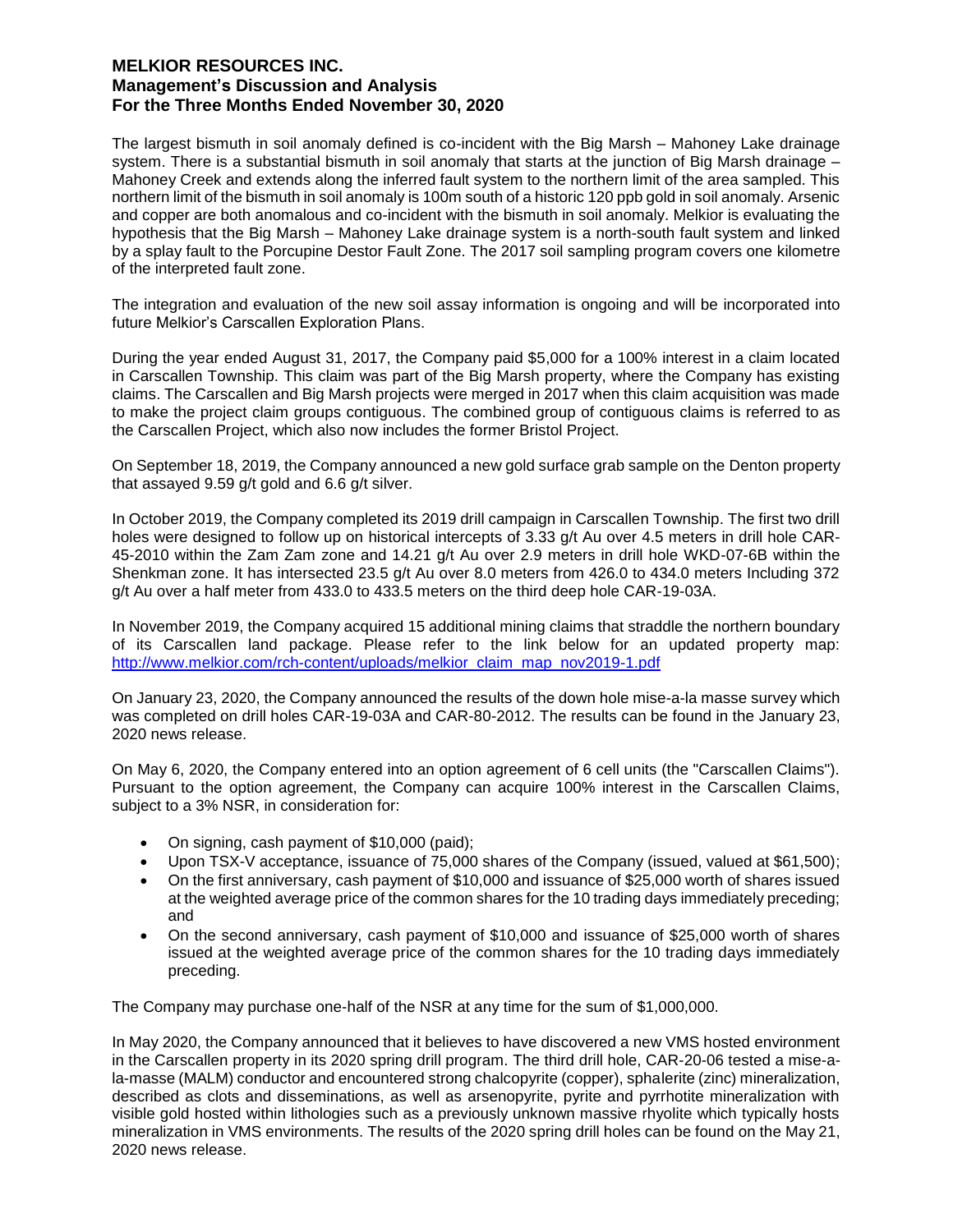In June 2020, the Company completed its first phase of Leapfrog Drill database processing which has further highlighted the potential of the high-grade gold systems Melkior is uncovering at the Carscallen property. The details can be found on the June 26, 2020 news release.

In September 2020, the Company closed a strategic partnership with Kirkland Lake Gold Ltd. ("Kirkland"). Under the terms of the option agreement (the " Kirkland Option Agreement"), the Company has granted Kirkland the right to earn-in up to 75% interest in the Carscallen Project.

Under the terms of the Kirkland Option Agreement, Kirkland has an option to earn a 50% interest in the Carscallen Project in consideration for completing \$10 million in exploration expenditures over a period of 5 years (the "Phase 1 Expenditures"). Kirkland has a minimum commitment of \$3 million during the first 2 years of the option period, which includes \$1.5 million and a minimum of 3000 metres of drilling to be completed in the first year. Should Kirkland fail to incur the Phase 1 Expenditures during the option period, Kirkland's option to acquire the 50% interest shall expire.

Upon Kirkland completing the Phase 1 Expenditures and earning its 50% interest, the parties shall enter into a joint venture agreement to carry on operations with respect to the Carscallen Project (the "Joint Venture"). Upon the formation of a Joint Venture, Kirkland will have the right to earn an additional 25% interest in the Carscallen Project by incurring exploration expenditures of \$100 million within the first 5 years of the formation of the Joint Venture. Any additional funds required beyond the \$100 million will be contributed by the Joint Venture parties based on their proportional joint venture interests.

In October 2020, through the strartegic partnership with Kirkland, the Company commenced a 3,800 metre drill program. In January 2021, the drill program was extended to 4,500 metre. The drill program focuses on the 800 metre-long northwesterly trending Zam Zam – Shenkman Trend which has already been partially defined by past drilling and produced multiple high-grade intercepts of gold.

#### **Bristol**

The Company holds a 100% interest in claims forming the Bristol property acquired through staking during the year ended August 31, 2017. A B-horizon soil sampling program was undertaken in 2017 over a conductive anomaly. The area of the soil sampling survey is about one-half square kilometre, samples were taken at 25 m spacing, and submitted for trace analysis (ALS method, AuME-TL43). The results have been received but reporting has not yet been completed.

#### **EXPLORATION PROJECT – HEMLO/WHITE LAKE**

On May 12, 2017, the Company entered into an agreement to acquire a 100% interest in the initial Hemlo property. The Company paid \$5,000 and issued 150,000 common shares (valued at \$90,000) as consideration for this initial property. The vendor holds a 3% NSR, of which one-third may be purchased by the Company for \$1,000,000. The Property is located within the Hemlo greenstone belt, 22 kilometres east of the Hemlo Gold Mine currently operated by Barrick Gold Corporation.

The White Lake Project has grown since the initial acquisition and is currently comprised of 333 contiguous combined Single Cell Mining Claims and Boundary Cell Mining Claims with each Single Cell Mining Claim being approximately 20 hectares.

During the year ended August 31, 2017, the Company acquired additional claims through cash purchase agreements and staking. A 1% NSR is held by Doug Kakeeway on a group of 5 blocks comprised of 38 legacy claim units (TB4284867, TB4284868, TB4284869, TB4284870, TB4284871).

On March 7, 2018, the Company announced that the assays from the 2017 soil sampling program on the White Lake Project (Hemlo) had been received. Melkior undertook a soil sampling program over 4 square kilometres of the Hemlo/White Lake Project in 2017. The area sampled is centered on the Kakeeway claim group. These claims host a combination of NW-SE trending: mafic-felsic geologic contacts locally with gold bearing veins; gold in soil anomalies; IP chargeability anomalies; and VLF conductors. Soil samples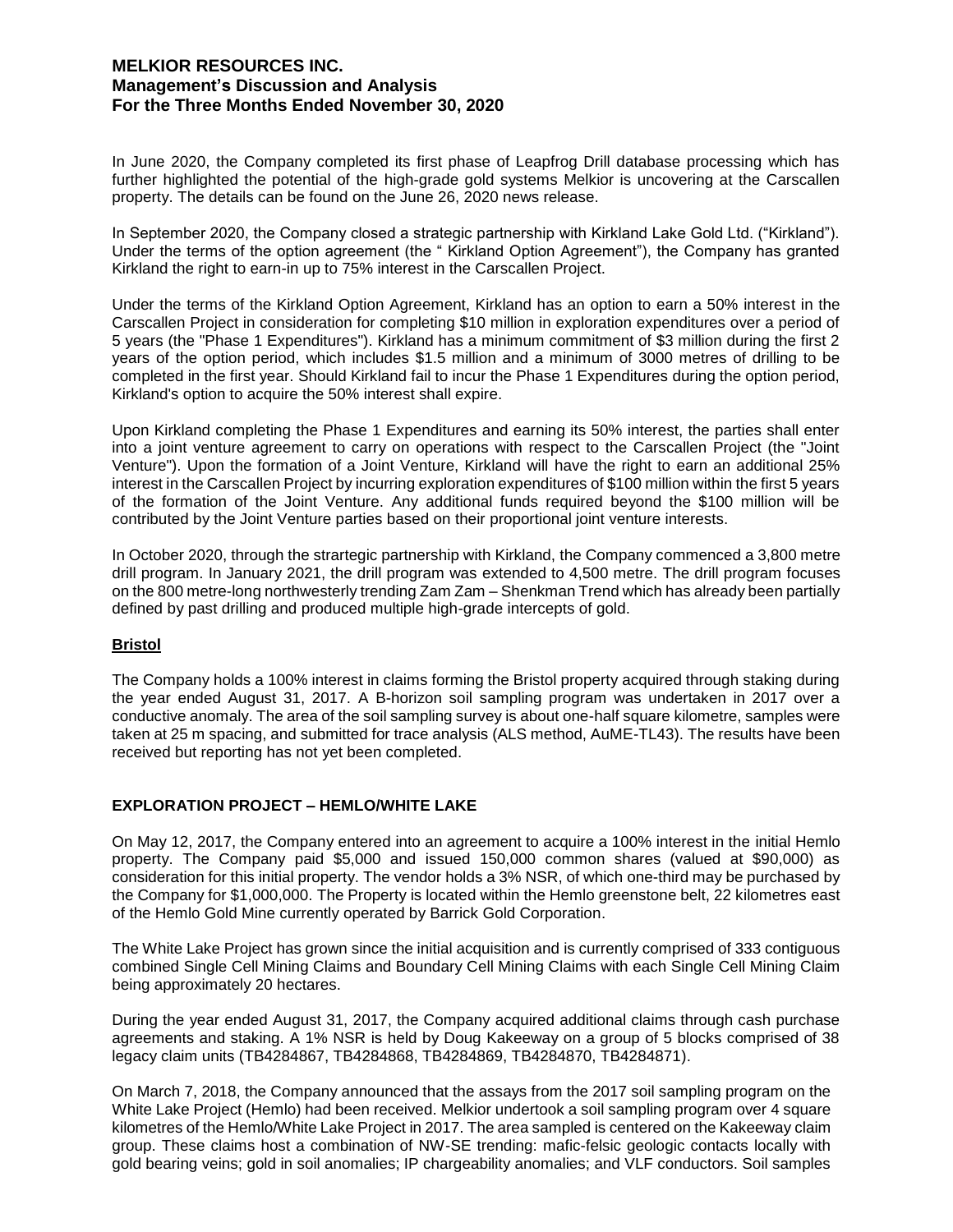were collected from the A-horizon, at 25 m spacings, and submitted for trace analysis (ALS method, AuME-TL43).

A NW-SE trend in the distribution of anomalous gold in soil, parallel to geological contacts, was anticipated. However, the distribution of anomalous gold in soil over the sample area is more complex.

Software based statistical evaluation of correlated elements was conducted using the Correlations Report of Geosoft Geochemistry extension to Esri ArcMap. This report indicates that germanium is the only element with a significant correlation to gold within the soil dataset. A correlation was expected between gold and several other "normal pathfinder elements", but no other associations are substantiated based strictly on the 2017 soil dataset. Significant reliance was placed on the gold-germanium association in the interpretation of the soil data.

The distribution of germanium in the A-horizon soil samples provides an unanticipated interpretation through the distinct and isolated nature of the anomalous areas. The anomalous germanium distribution can generally be described as two intersecting perpendicular linear anomalies.

The dominant germanium in soil anomaly is 2 kilometres long, persistent across the entire width of the sample area, oriented NE-SW, perpendicular to volcanic contacts, and co-incident with a prominent topographical lineament. This dominant germanium in soil anomaly is locally co-incident with reported gold in soil anomalies in excess of 500 ppb that are located about 400 m from the edge of the sample area (Royal Oak Mines, AFRI 42C13SE0069). If this anomalous trend was consistent and continued to the northeast, the strike extension would continue through the Melkior claim group for about 5 kilometres.

The secondary germanium in soil anomaly is also about 2 kilometres long but less persistent across the width of the sample area, oriented NW-SE it parallels mafic-felsic geologic contacts and historic: gold in soil anomalies; IP chargeability anomalies; and VLF conductors. The anomalous trend is also locally coincident with groups of EM conductors defined by historic airborne surveys.

In January 2019, Melkior undertook a geological field program and undertook a GEOTECH helicopter borne EM, magnetometer survey over the entire White Lake Hemlo Project. Melkior's goal is to advance the White Lake Project to the drill stage. The Kakeeway claim has an existing MNDM Exploration Permit in good standing that permits drilling.

In June 2019, Melkior received the detailed magnetic maps for the Denton project, which is available for download at http://www.melkior.com/rch-content/uploads/Denton\_Drone\_Mag\_Survey\_2019.pdf.

On November 20, 2020, the Company announced the closing of an option and joint venture agreement with Barrick Gold Inc. ("Barrick"), a wholly-owned subsidiary of Barrick Gold Corporation. Under the terms of the option agreement entered into between the Company and Barrick (the "Barrick Option Agreement"), Melkior has granted Barrick the right to earn-in up to a 75% interest in the Hemlo Project located 20 kilometres east of Barrick's Hemlo Mine.

Under the terms of the Barrick Option Agreement, Barrick has an option to earn a 75% interest in the Property in consideration for completing \$4 million in exploration expenditures over a period of 5 years. Barrick has a minimum commitment of \$0.5 million during the first 2 years of the option period. Barrick will act as the operator of the Hemlo Project during the option period. All expenditures beyond the minimum commitment are optional. Should Barrick fail to incur the expenditures during the option period, Barrick's option to acquire the 75% interest shall expire.

Upon Barrick completing the expenditures and earning its 75% interest, the parties shall enter into a joint venture agreement to carry on operations with respect to the Hemlo Project. Funds required for further development will be contributed by the joint venture parties based on their proportional joint venture interests. Dilution of a shareholder's interest below 10% will result in the conversion of the interest to a NSR royalty of either 1% or 2% on certain claims dependent on pre-existing royalties.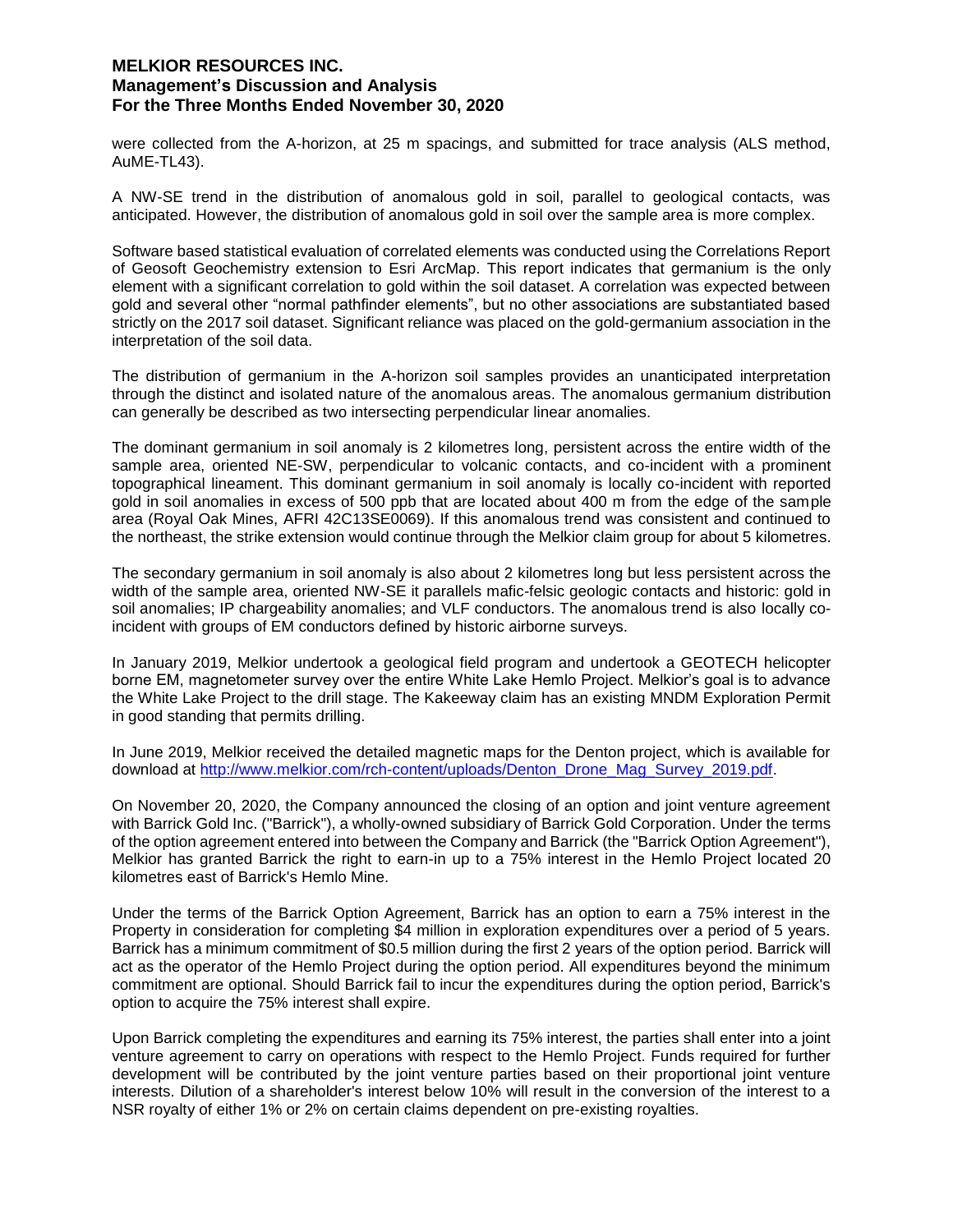### **EXPLORATION PROJECT – URBAN/MASERES**

During the year ended August 31, 2017, the Company acquired claims in the Urban area of Quebec through map staking. The Company has a 100% ownership in the claims and there is no NSR. Melkior's review of available geological and geophysical information and historical work in the Urban area identified the area selected for map staking.

During the year ended August 31, 2018, the Company acquired additional claims through staking.

On December 22, 2017, the Company closed a private placement of 769,231 flow-through common shares at a price of \$0.65 for gross proceeds of \$500,000. The Company spent the proceeds of the private placement on the Urban project.

On March 5, 2018, the Company announced completion of the data collection portion of a 2,170-line kilometre GEOTECH VTEM plus time-domain helicopter borne magnetometer and EM survey. Melkior conducted a soil sampling test grid over this EM trend in 2017. On September 19, 2017, the Company announced complete assay results had been received on a soil sampling program. The results can be found at: http://www.melkior.com/maseres-gold-project/assay-results/

A-horizon soil analysis over the EM trend returned up to 121 ppb Au; 59 ppm Ag; 93 ppm Cu; 78 ppm Zn; 30 ppm Pb (NR September 17, 2017).

On May 23, 2018, the Company announced receipt of final data for the EM survey. The VTEM survey data supports the hypothesis that the Urban Barry Greenstone Belt continues south of the Osisko Black Dog Project and traverses Melkior's Maseres Project.

On June 19, 2018, the Company announced initiation of a summer work program of a combination of geological work and soil sampling. The program comprised prospecting areas of the EM conductors, attempting to anchor conceptual ideas with geological information and assays. The initial program had a goal of 5,000 A-horizon soil samples to be collected on a 50 m x 50 m grid spacing.

The summer of 2018 on the Maseres Project was spent on reconnaissance geology, ground truthing the plethora of VTEM EM anomalies and conducting a soil sampling survey over priority EM conductors. The program was still progressed late into the fall of 2018 and was terminated based on weather conditions. Partial results from the soil survey have been received and support Melkior's interpretation of the geology of the area and its mineral potential. An expert interpretation of the VTEM survey data Melkior obtained in March 2018 was solicited and the report was made available on Melkiors website on its receipt. It is Melkiors opinion that the interpretation supports Melkiors hypotheses of the geology of the area and its mineral potential. The fall and winter of 2018 were spent evaluating the soil data in conjunction with the reconnaissance geology data and the expert interpretation of the VTEM data.

Melkior signed a contract for a maximum of 5,000 meters of NQ drilling on the Maseres Project in December 2018 drilling was initiated on January 15, 2019. Twenty holes totaling 4,899 meters were constructed along 2.4 km of priority EM trend. Assays have only been completely received up to MS-19-7. Drill holes MS-19- 8 to MS-19-20 (13 holes) have not yet been submitted or received in their entirety at present time. Phase 2 plans will be presented after all data has been received and interpreted. The Maseres drilling permit has been renewed for 2019.

Melkior signed a contract for a maximum of 5,000 meters of NQ drilling on the Maseres Project in December 2018 and the first drill program was completed in March 2019. Twenty holes totaling 4,899 meters were constructed along 2.4 km of priority EM trend. This initial phase of drilling has established that the priority EM anomalies reflect the presence of VMS stratigraphy on the Maseres Project along the 2.3 km of the drilled trend. Maximum assays for the main VMS elements were 181.0 g/t Ag, 0.14 % Cu, 0.69 % Pb, 1.74 % Zn, 0.309 ppb Au. A complete list of drill hole locations, assay results along with select maps are available from the following links:

- Collar Locations: 2019 Maseres Drilling Collar Locations
- Complete Assay data: Maseres 2019 Drill Sample Chemistry (PDF table includes drill hole details, sample details, UTM of vertical projection of sample and all assay data)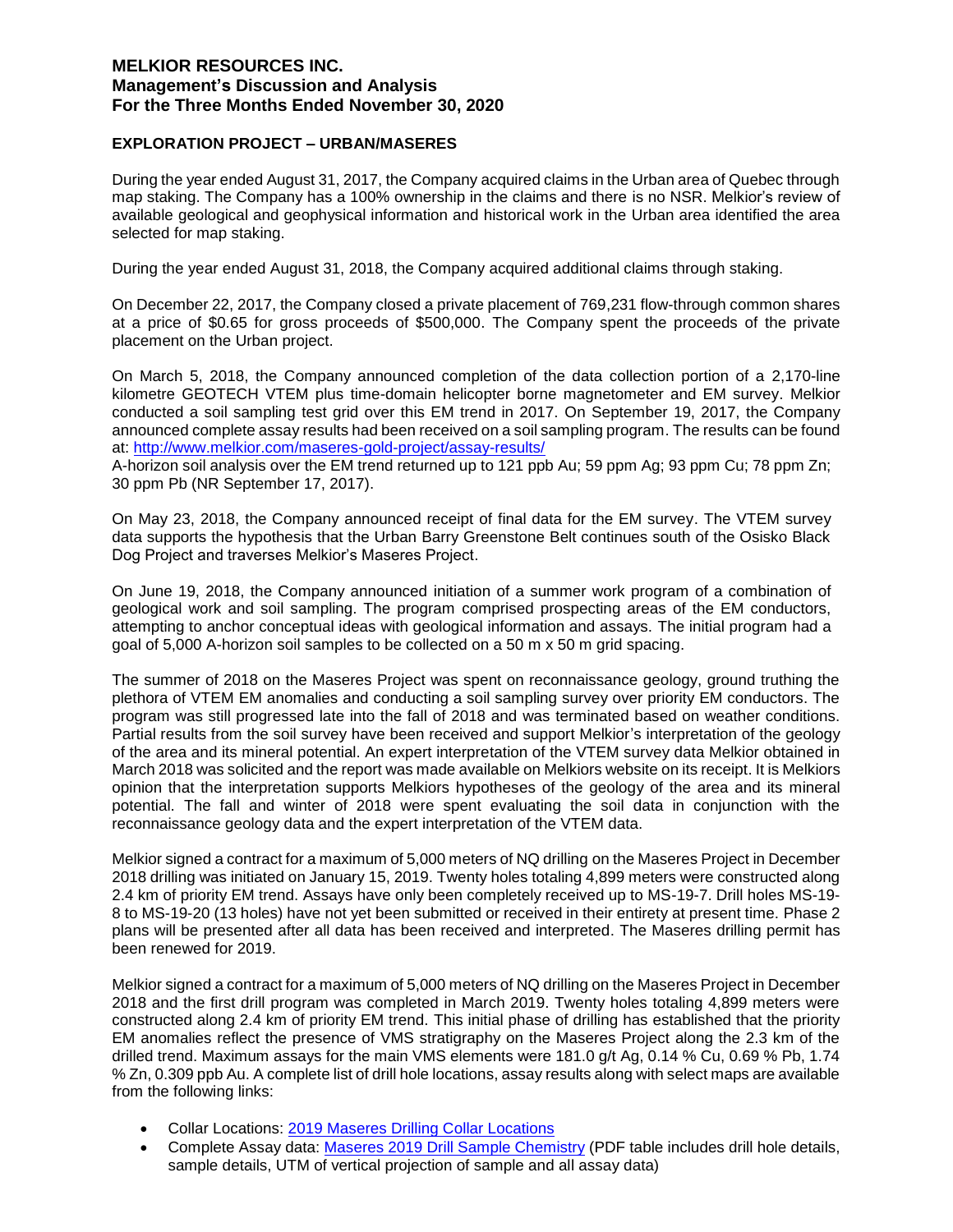- Map of: Silver 2019 Maseres Drilling
- Map of: Copper 2019 Maseres Drilling
- Map of: Lead 2019 Maseres Drilling
- Map of: Zinc 2019 Maseres Drilling
- Map of: Gold 2019 Maseres Drilling

In May 2019, Melkior announced the commencement of the summer exploration program and has renewed its drill permit for the Maseres project. The renewed permit is valid until March 31, 2020.

#### **EXPLORATION PROJECT – VAL D'OR**

The Company owns 100% interest in the three mineral claims in Tiblemont Township, Quebec.

In April 2020, the Company entered into a purchase agreement to sell 100% interest in the claims for a single cash payment of \$25,000.

In May 2020, the Company announced that the Val d'Or property has been switched from a status of being a non-key asset to its list of key assets. This property was previously named "Vauquelin" and "Tiblemont" properties by prior management. The change in property sentiment is triggered by the development and interest seen in the vicinity of the property, which is expected to increase its potential for discoveries. Subsequently, the Company acquired two additional packages of claims to the west and east of the property.

In August 2020, the Company announced the results of its soil sampling program. From the strong gold anomalies in soils found across the property, 4 distinct targets were identified. The highest gold soil return was 277 ppb gold in addition to a boulder sample that ran 14 g/t silver. See the August 27, 2020 news release for details.

In October 2020, the Company conducted an IP geophysical ground survey on Target 4 of the property.

In November 2020, the Company commenced a high-resolution MAG survey on the entire Val d'Or property and added 8 claims to the Val d'Or property through direct staking.

#### **OTHER EXPLORATION PROJECTS**

#### **Launay**

The Company retains a 1.5% NSR on the property, of which one-half may be purchased by Beaufield for \$750,000.

#### **RESULTS OF OPERATIONS**

#### **Three Months Ended November 30, 2020**

During the three months ended November 30, 2020, the Company reported a net loss of \$47,921 (2019 net loss of \$46,484). The Company's net loss included items as follows:

- Consulting and management fees of \$34,750 (2019 \$15,675) were paid to management and external consultants in 2020;
- Marketing of \$14,708 (2019 \$nil) increased due to increased marketing activities;
- Office and general of \$6,341 (2019 \$5,043) increased due to slightly higher administrative costs;
- Professional fees of \$32,010 (2019 \$11,386) increased due to higher legal costs related to the Kirkland and Barrick transactions;
- Regulatory fees of \$12,460 (2019 \$6,448) increased due to increased filing fees;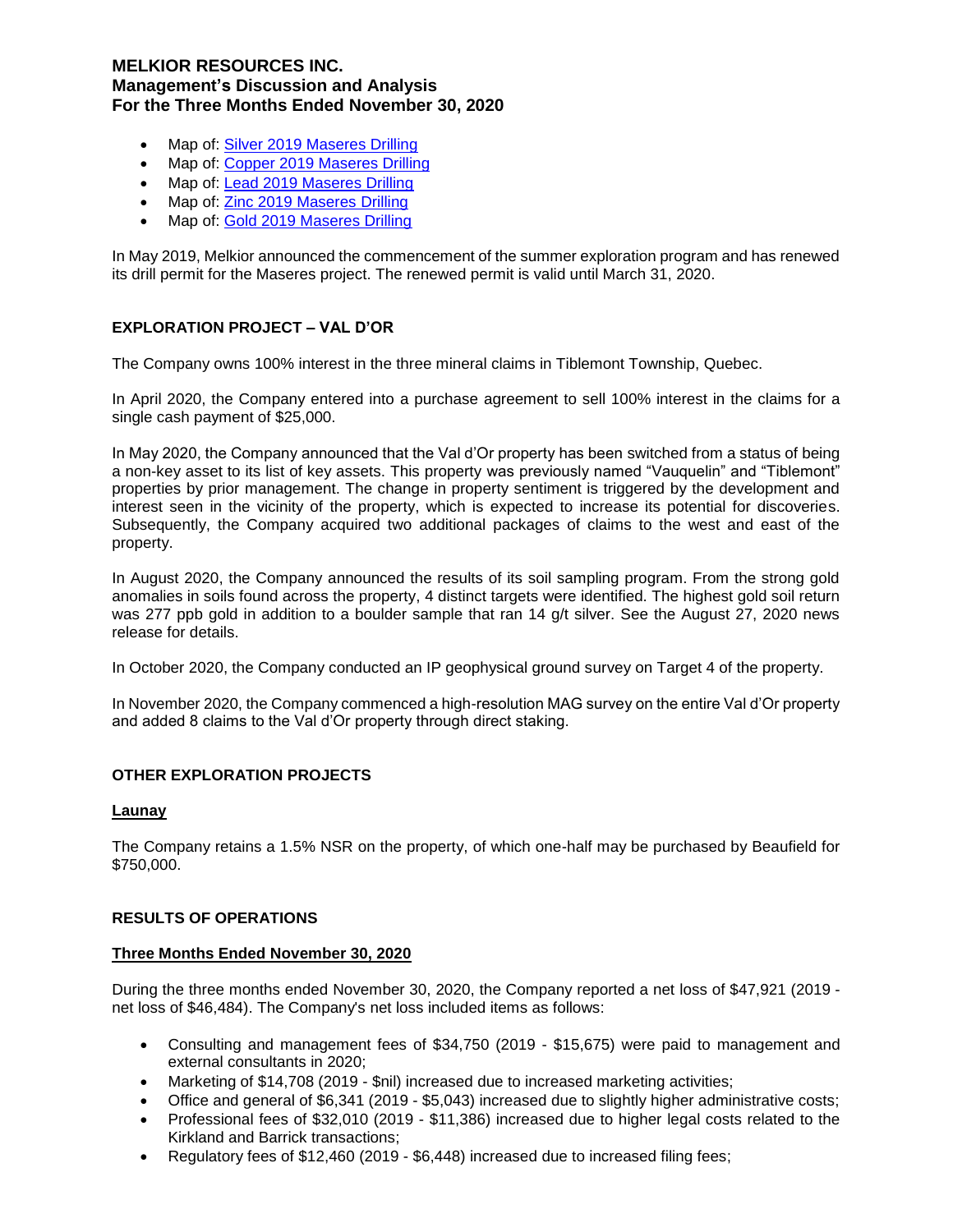- Loss on marketable securities of \$nil (2019 \$33,386) related to the changes in fair value of the marketable securities; and
- Other income of \$52,348 (2019 \$24,219) related to the reduction of the flow-through premium based on expenditures during the period, net of an adjustment based on qualifying expenditures.

# **SUMMARY OF QUARTERLY RESULTS**

Results for the eight most recently completed quarters are summarized as follows:

| For the Periods Ending | November 30,<br>2020 | August 31,<br>2020 | May 31.<br>2020 | February 29,<br>2020 |
|------------------------|----------------------|--------------------|-----------------|----------------------|
| Net loss               | 47.921               | 333,750            | 39,752          | 216.375              |
| Loss per share         | 0.00                 | 0.02               | 0.00            | 0.01                 |

| <b>For the Periods Ending</b> | November 30,<br>2019 | August 31,<br>2019 | May 31,<br>2019 | February 28,<br>2019 |
|-------------------------------|----------------------|--------------------|-----------------|----------------------|
| Net loss (income)             | 46.484               | 21,017             | (129, 867)      | 131,224              |
| Loss (income) per share       | 0.00                 | 0.00               | (0.01)          | 0.01                 |

## **LIQUIDITY AND CAPITAL RESOURCES**

The Company had cash of \$1,867,124 and working capital of \$2,043,348 at November 30, 2020, compared to \$523,862 of cash and \$1,312,016 of working capital at August 31, 2020.

The Company will need to obtain additional financing for working capital purposes and to continue exploration on its exploration and evaluation assets. The Company is evaluating its options for financing, including the sale of marketable securities, further issuance of common shares and the sale of certain exploration and evaluation assets.

On September 28, 2020, pursuant to the terms of the Kirkland option agreement, the Company closed a subscription by Kirkland of 1,250,000 units of the Company at \$0.80 per unit on a private placement basis for total gross proceeds of \$1 million. Each unit consists of one common share and one common share purchase warrant. Each warrant will entitle Kirkland to purchase one additional common share of the Company at a price of \$1.20 per share for a period of 2 years from the date of issue.

#### **TRANSACTIONS WITH RELATED PARTIES**

The Company's related parties include companies controlled by officers and close family members of directors and key management, as described below.

Unless otherwise stated, none of the transactions incorporated special terms and conditions and no guarantees were given or received. Outstanding balances are usually settled in cash.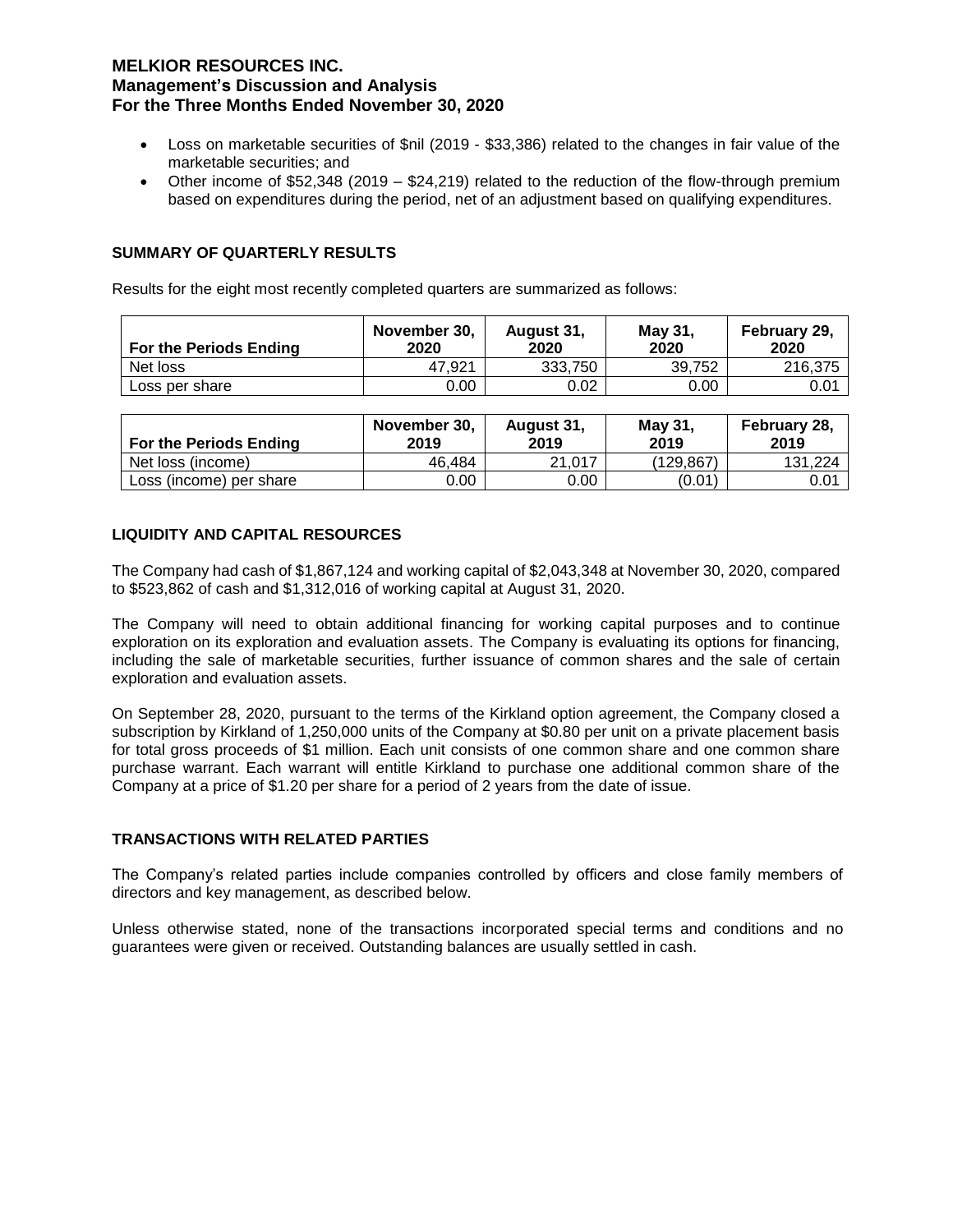The Company's key management personnel are members of the Board of Directors (of which the president of the Company is a member), as well as the chief financial officers and the corporate secretary. Key management compensation is as follows:

|                                    | <b>Three Months</b><br>Ended<br><b>November 30, 2020</b> |        | <b>Three Months</b><br><b>Ended</b><br><b>November 30, 2019</b> |        |
|------------------------------------|----------------------------------------------------------|--------|-----------------------------------------------------------------|--------|
| Consulting and management fees (i) | \$                                                       | 18.750 | \$                                                              |        |
| Professional fees (ii)             |                                                          | 8,835  |                                                                 | 7,636  |
| Regulatory fees (ii)               |                                                          | 4.714  |                                                                 | 4,556  |
| Total key management compensation  |                                                          | 32.299 | S                                                               | 12.192 |

As at November 30, 2020, the balance due to related parties amounted to \$2,190 (August 31, 2020 - \$30,787) and was recorded in accounts payable and accrued liabilities.

- (i) Management fees to the Company's CEO are paid pursuant to a 2020 consulting agreement under which Silverwater Capital Corp., a company controlled by the Company's CEO, receives a monthly fee of \$5,000. The Company can terminate the agreement with three months' notice.
- (ii) During the three months ended November 30, 2020, the Company paid professional fees and regulatory fees of \$13,549 (three months ended November 30, 2019 - \$12,192) to Marrelli Support Services Inc. ("MSSI"), DSA Corporate Services Inc. ("DSA Corp") and DSA Filing Services Limited ("DSA Filing"), together known as the "Marrelli Group", for:
	- Eric Myung, an employee of Marrelli Group, to act as the CFO of the Company;
	- Bookkeeping services;
	- Regulatory filing services;
	- Corporate secretarial services.

#### **COMMITMENTS**

The Company does not have any obligations other than NSR payments on its exploration and evaluation assets.

In connection with the flow-through share financing in August 2020, the Company has committed to incur qualifying Canadian Exploration Expenditures (as such term is defined in the Income Tax Act (Canada)) of a total of \$699,999 by December 31, 2021. If the Company does not incur the required qualifying expenditures, it will be required to indemnify the holders of the flow-through shares for any tax and other costs payable by them as a result of the Company not making the required expenditures.

As at November 30, 2020, the Company is required to incur qualifying exploration expenditures exceeding approximately \$492,400 by December 31, 2021.

#### **OFF-BALANCE SHEET ARRANGEMENTS**

The Company has not entered into any off-balance sheet arrangements.